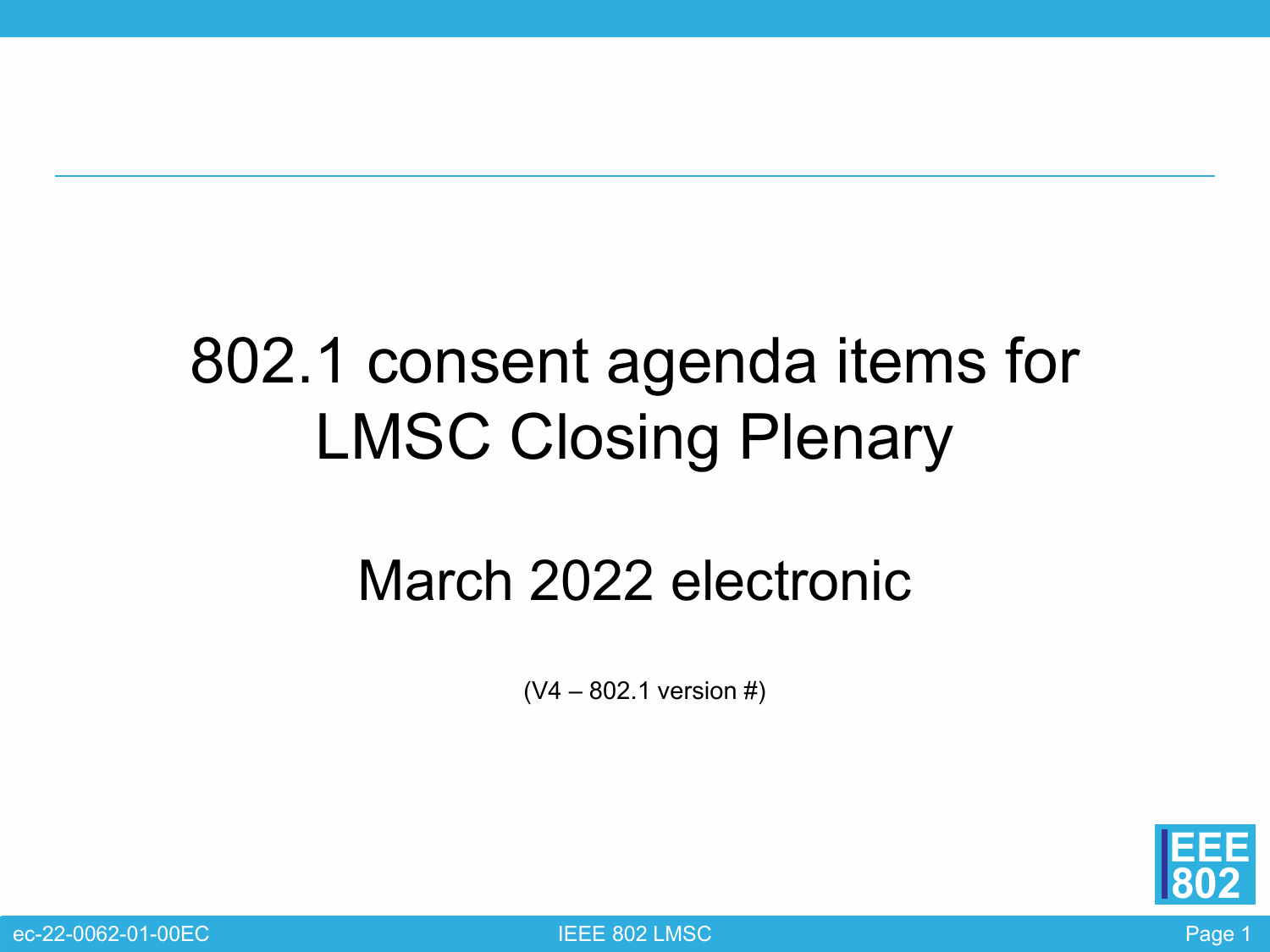## Agenda

- PARs to NesCom
	- 5.021 P802-rev
	- 5.022 P802.1Qdt
- External communications (ME)
	- 7.011 Approve liaison of comment responses to ISO/IEC JTC1/SC6 under the PSDO agreement
	- 7.012 Approve 802.1 communication to ITU-T SG13

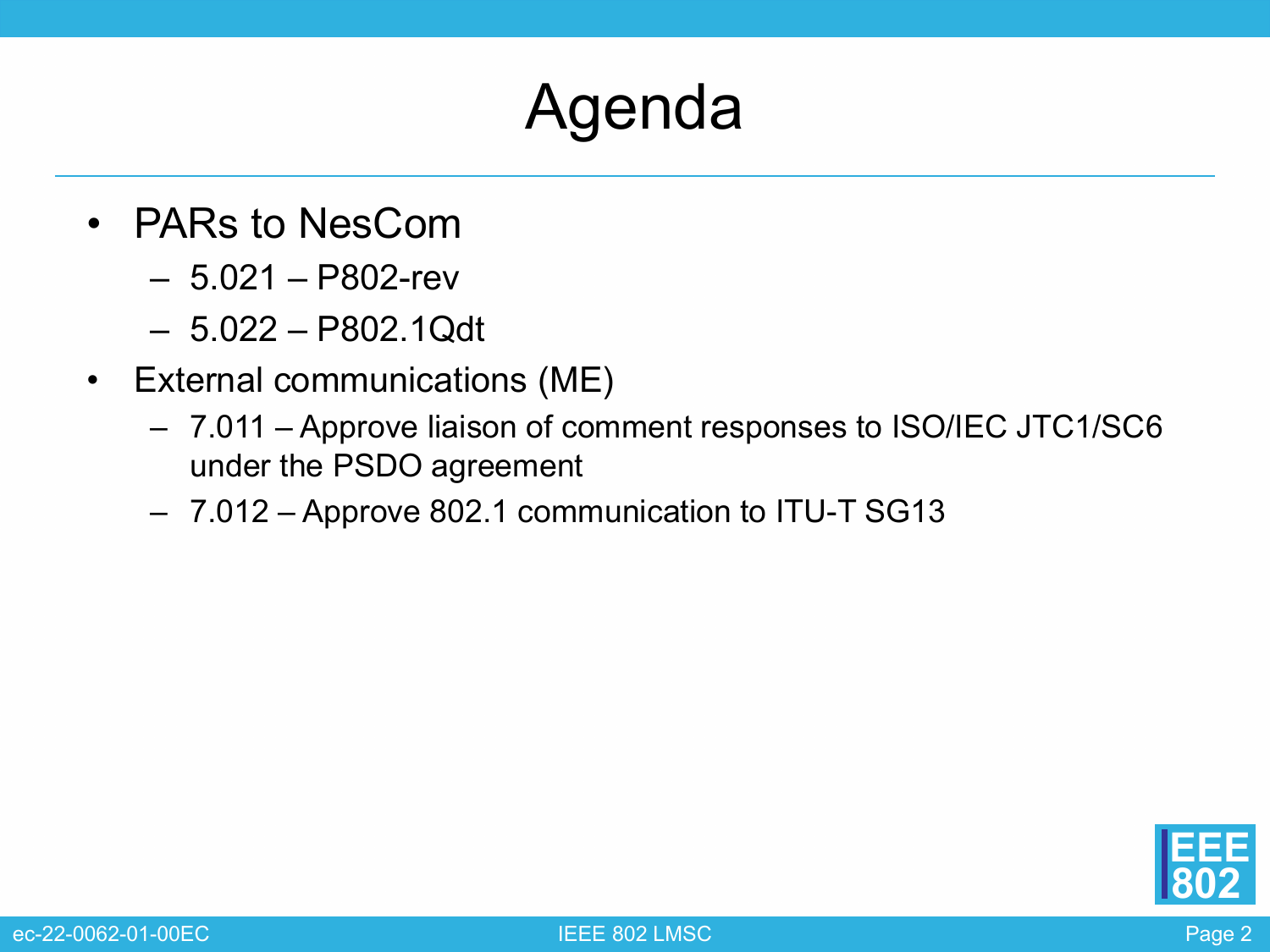

#### Consent Agenda

#### PARs to NesCom



ec-22-0062-01-00EC **Page 3** Research 2012 THE ROSE RESEARCH 2012 THE RESEARCH 2014 THE RESEARCH 2014 THE RESEARCH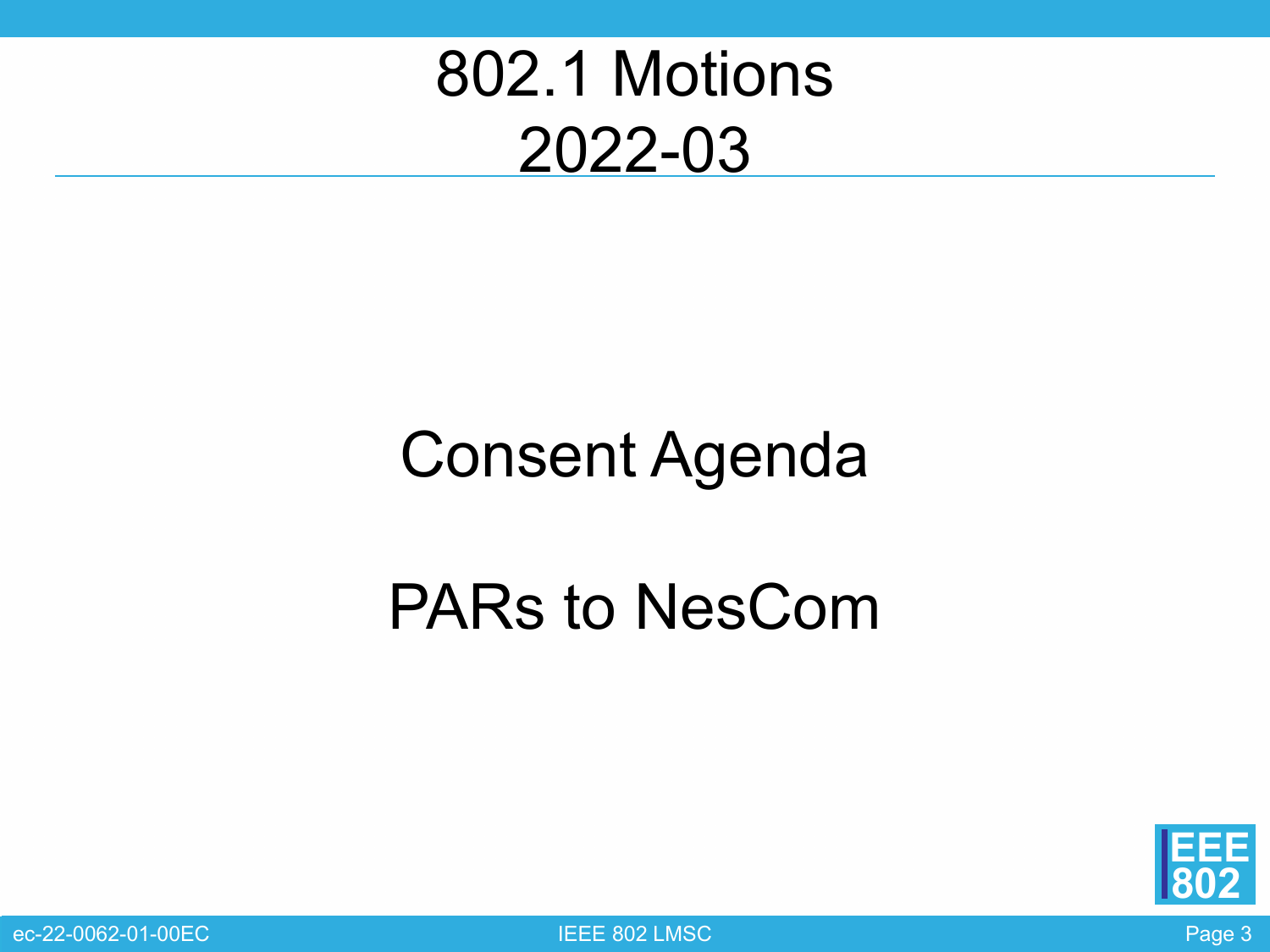#### 5.021 - Motion

- Approve forwarding P802-Rev PAR documentation in [https://www.ieee802.org/1/files/public/docs2022/802-rev-](https://www.ieee802.org/1/files/public/docs2022/802-rev-PAR-0322-v03.pdf)PAR-0322-v03.pdf to NesCom
	- (No CSD; Maintenance PAR not intended to provide any new functionality.)
- In the WG, Proposed: Paul Congdon, Second: Roger Marks – PAR (y/n/a): 55, 1, 4
- In EC, mover: Glenn Parsons, Second: Roger Marks – (y/n/a): <y>,<n>,<a>

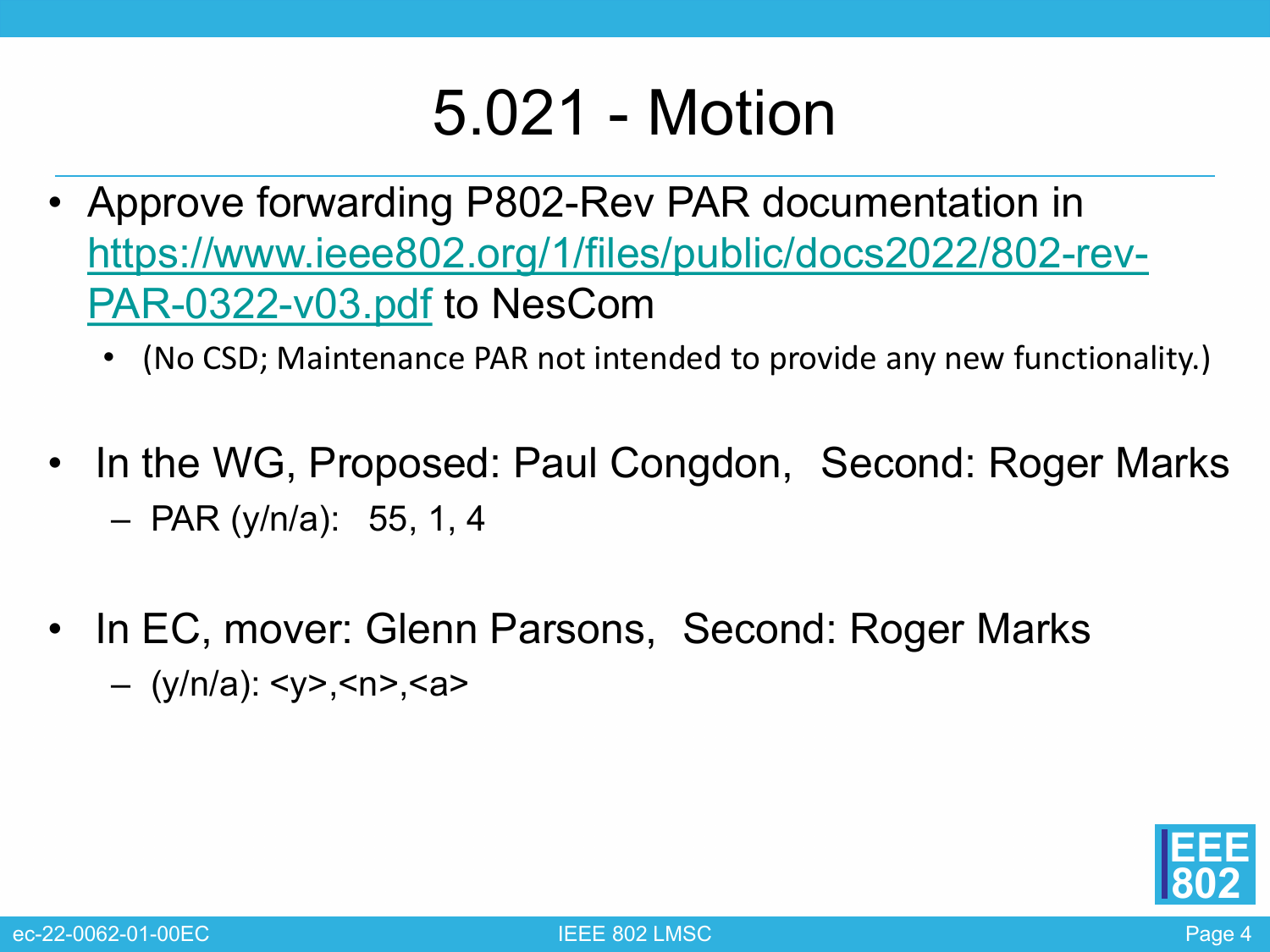### 5.022 - Motion

- Approve forwarding P802.1Qdt PAR documentation in [https://www.ieee802.org/1/files/public/docs2022/dt-PAR-](https://www.ieee802.org/1/files/public/docs2022/dt-PAR-0322-v01.pdf)0322-v01.pdf to NesCom
- Approve CSD documentation in [https://www.ieee802.org/1/files/public/docs2022/dt-CSD-](https://www.ieee802.org/1/files/public/docs2022/dt-CSD-0322-v01.pdf)0322-v01.pdf
- In the WG, Proposed: Paul Congdon, Second: Jessy Rouyer
	- PAR (y/n/a): 50, 3, 8
	- CSD (y/n/a): 47, 3, 8
- In EC, mover: Glenn Parsons, Second: Roger Marks
	- (y/n/a): <y>,<n>,<a>

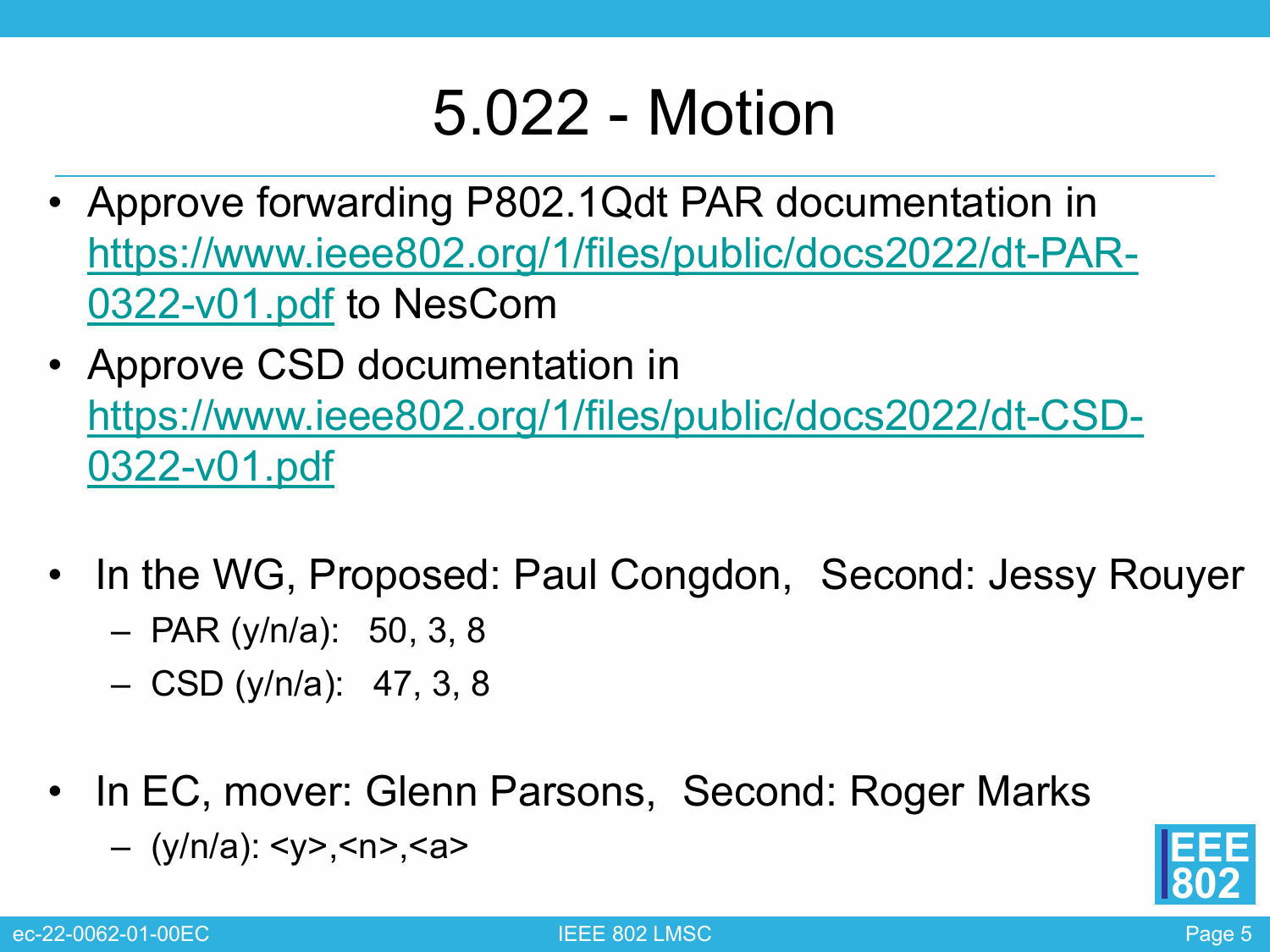## 802.1 Motions 2022-03

# Consent Agenda

# Liaisons and external communications (ME)



ec-22-0062-01-00EC IEEE 802 LMSC Page 6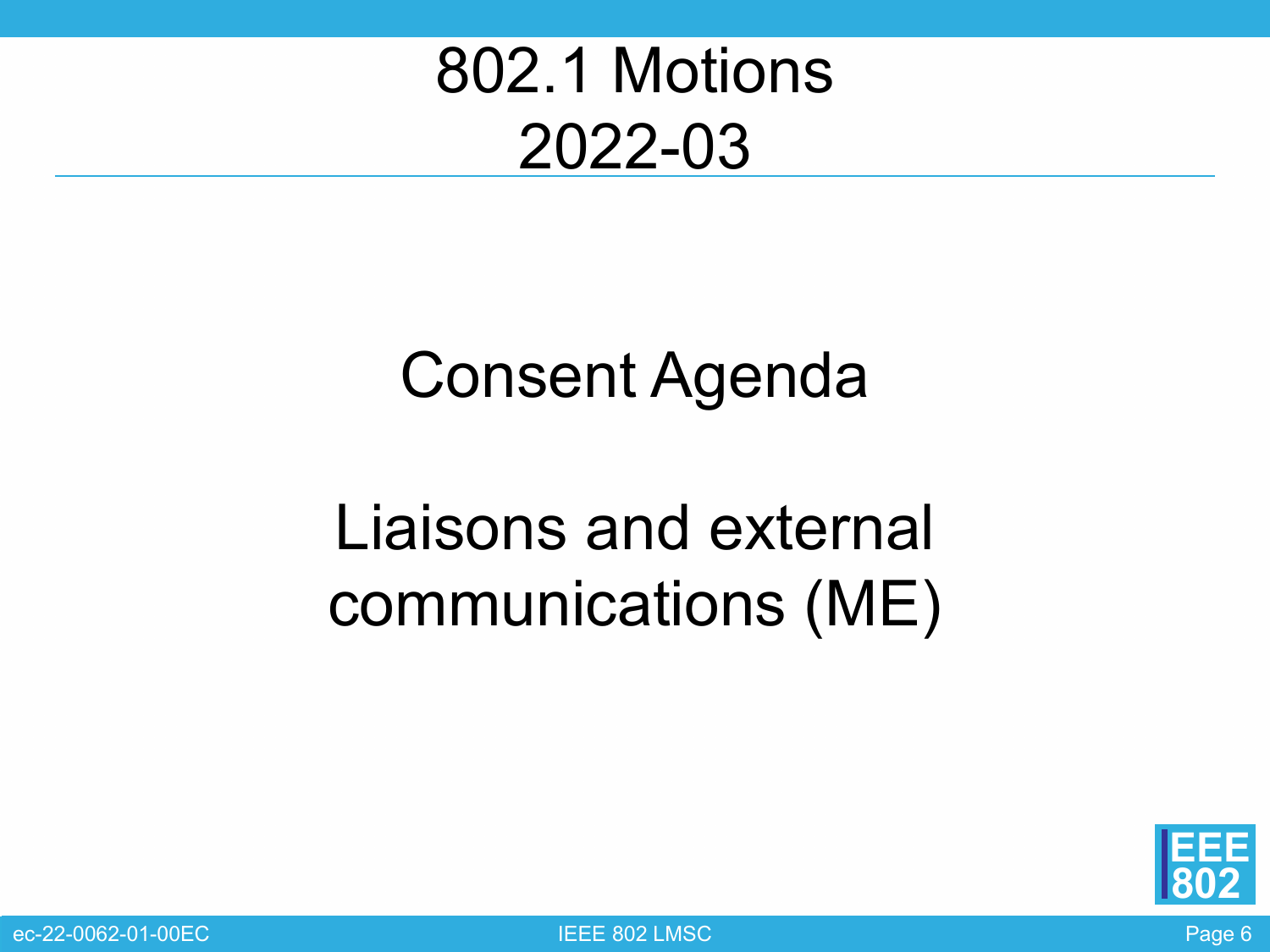## 7.011 - Motion

- Approve liaison of the following comment responses to ISO/IEC JTC1/SC6 under the PSDO agreement:
	- IEEE 802.1X-2020
		- <https://www.ieee802.org/1/files/public/docs2022/liaison-SC6CommentResponse1XFDIS-0322.pdf>
- In the WG, Proposed: Paul Congdon Second: Karen Randall
	- Sending draft (y/n/a): 51, 2, 5
- In EC, mover: Glenn Parsons Second: Roger Marks – (y/n/a): <y>,<n>,<a>